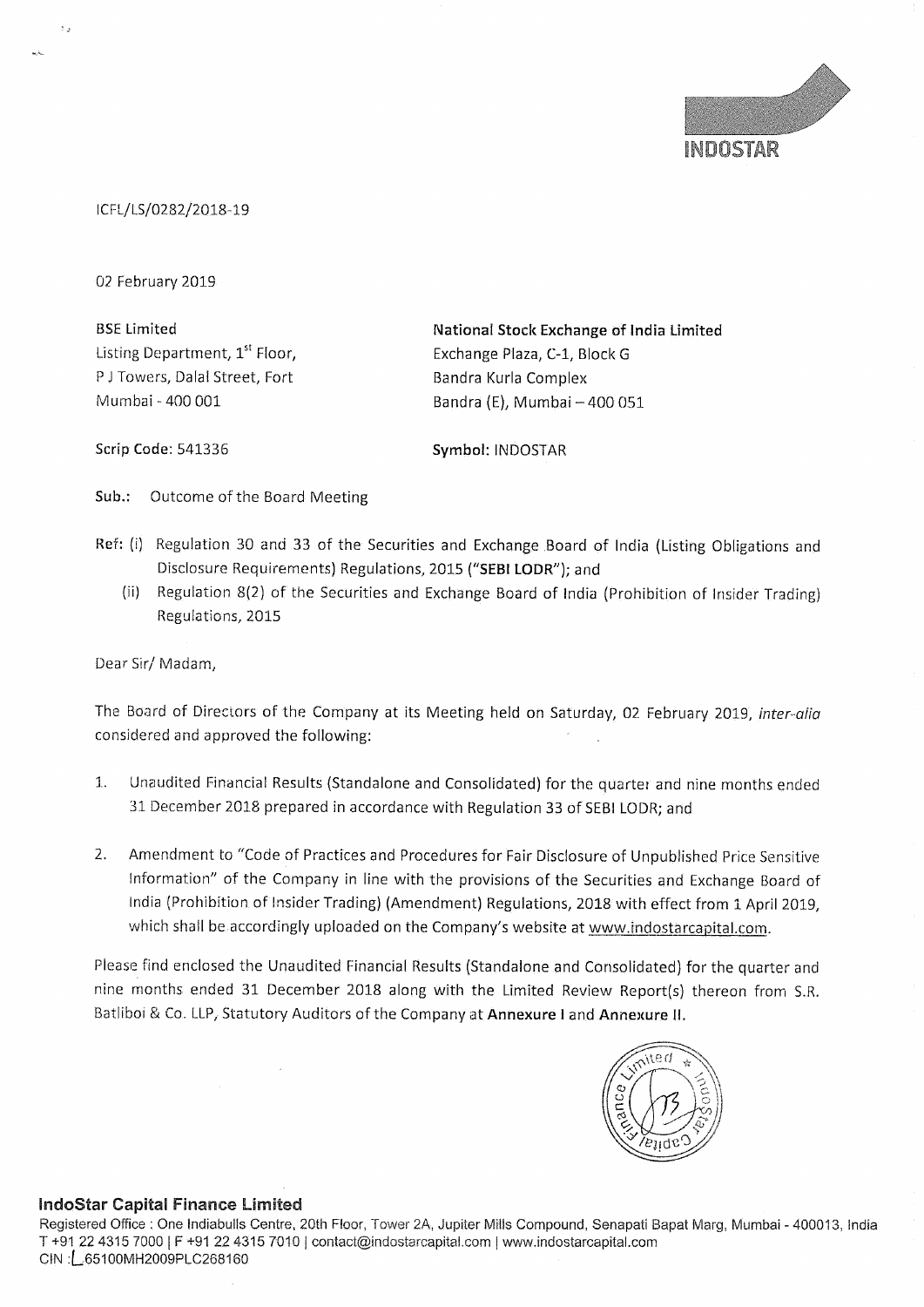

Please note that in'terms of the Company's Code of Conduct for Prohibition of Insider Trading and internal Procedures, the trading window for dealing in the securities of the Company will open on Tuesday, 05 February 2019.

The Board Meeting commenced at 2.30 p.m. (IST) and concluded at  $\frac{\ell_1 \cdot \frac{3}{2} 0}{2}$  p.m. (IST)

Request you to kindly take the above on record and disseminate the same on your website.

Thanking you,

Yours faithfully,

For IndoStar Capital Finance Limited<br>  $\int_{\Omega}$ ídra B

substitution of Secretarial (Membership No. F8937)

Encl: a/a

 $\frac{1}{2}$ J COLLEGAT LEVI ά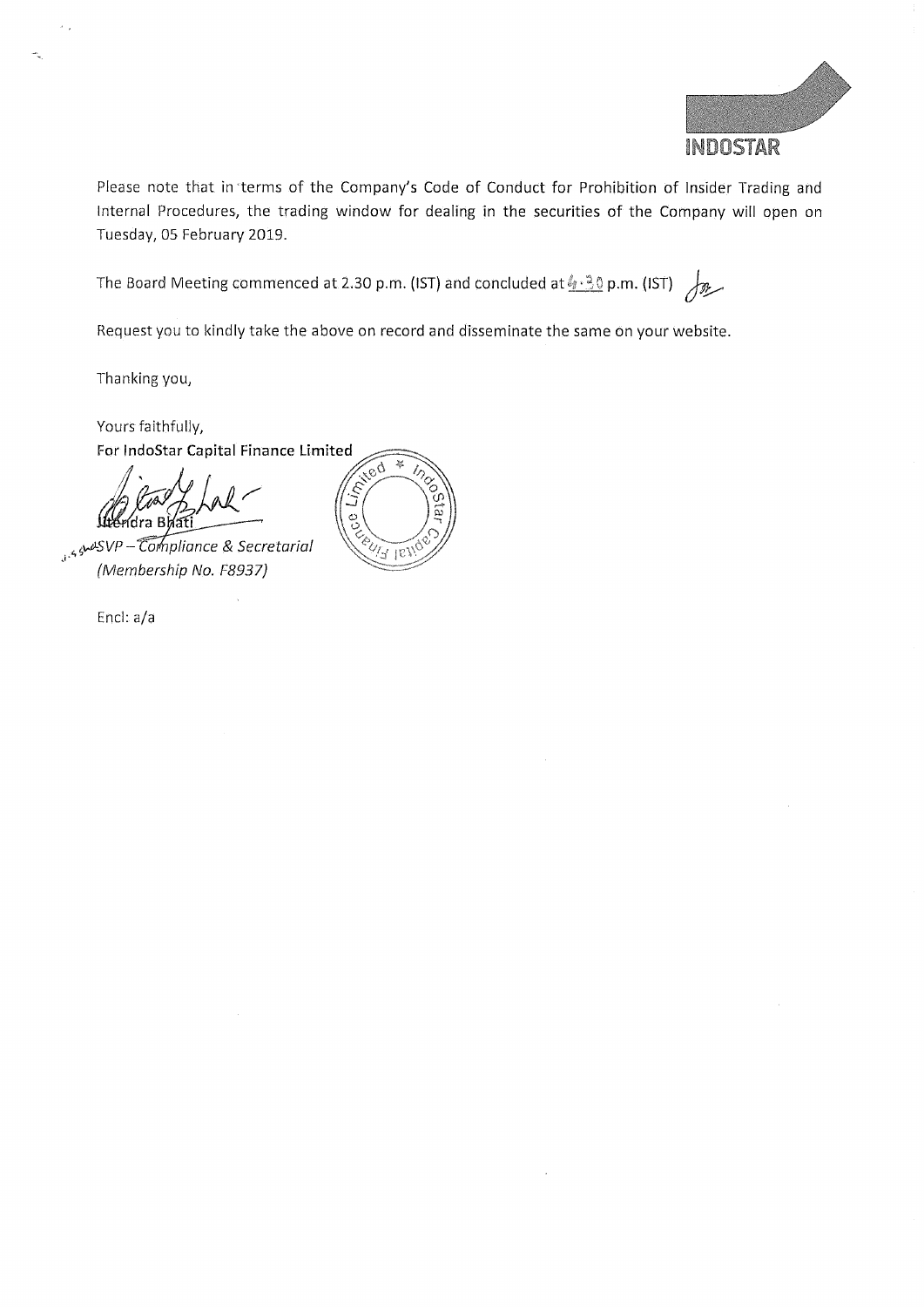S.R. BATUBOL& CO. LLP Chartered Accountants

12th Floor, The Ruby<br>29 Senapati Bapat Marg Dadar (West) Mumbai - 400 028, India Tel :+91 22 6819 8000

#### Limited Review Report

## Review Report to The Board of Directors IndoStar Capital Finance Limited

- 1. We have reviewed the accompanying statement of unaudited standalone Ind AS financial results of IndoStar Capital Finance Limited (the "Company") for the quarter and nine months ended December 31, 2018 (the "Statement") attached herewith, being submitted by the Company pursuant to the requirements of Regulation <sup>33</sup> of the SEBI (Listing Obligations and Disclosure Requirements) Regulations, 2015 (the "Listing Regulation"), read with SEBI Circular No. CIR/CFD/FAC/62/2016 dated July 5, 2016 (the "'Circular").
- 2. The preparation of the Statement in accordance with the recognition and measurement principles laid down in Indian Accounting Standard 34, (Ind AS) 34 "Interim Financial Reporting" prescribed under Section <sup>133</sup> of the Companies Act, <sup>2013</sup> read with Rule <sup>3</sup> of Companies (Indian Accounting Standards) Rules, 2015, as amended, read with the Circular is the responsibility of the Company's management and has been approved by the Board of Directors of the Company. Our responsibility is to express a conclusion on the Statement based on our review.
- 3. We conducted our review in accordance with the Standard on Review Engagements (SRE) 2410, "Review of Interim Financial Information Performed by the Independent Auditor of the Entity" issued by the Institute of Chartered Accountants of India. This standard requires that we plan and perform the review to obtain moderate assurance as to whether the Statement is free of material misstatement. A review is limited primarily to inquiries of company personnel and analytical procedures applied to financial data and thus provides less assurance than an audit. We have not performed an audit and accordingly, we do not express an audit opinion.
- 4. Based on our review conducted as above, nothing has come to our attention that causes us to believe that the accompanying Statement, prepared in accordance with the recognition and measurement principles laid down in the applicable Indian Accounting Standards ("Ind AS") specified under Section <sup>133</sup> of the Companies Act, 2013, read with relevant rules issued thereunder and other recognised accounting practices and policies has not disclosed the information required to be disclosed in terms of the Listing Regulation, read with the Circular, including the manner in which it is to be disclosed, or that it contains any material misstatement.

For S.R. BATLIBOI & CO. LLP Chartered Accountants ICAI Firm registration number: 301003E/E300005

 $L_{\text{new}}$  -  $\frac{1}{2}$ 

per Shrawan Jalan Partner Membership No.: 102102 Mumbai 02 February 2019

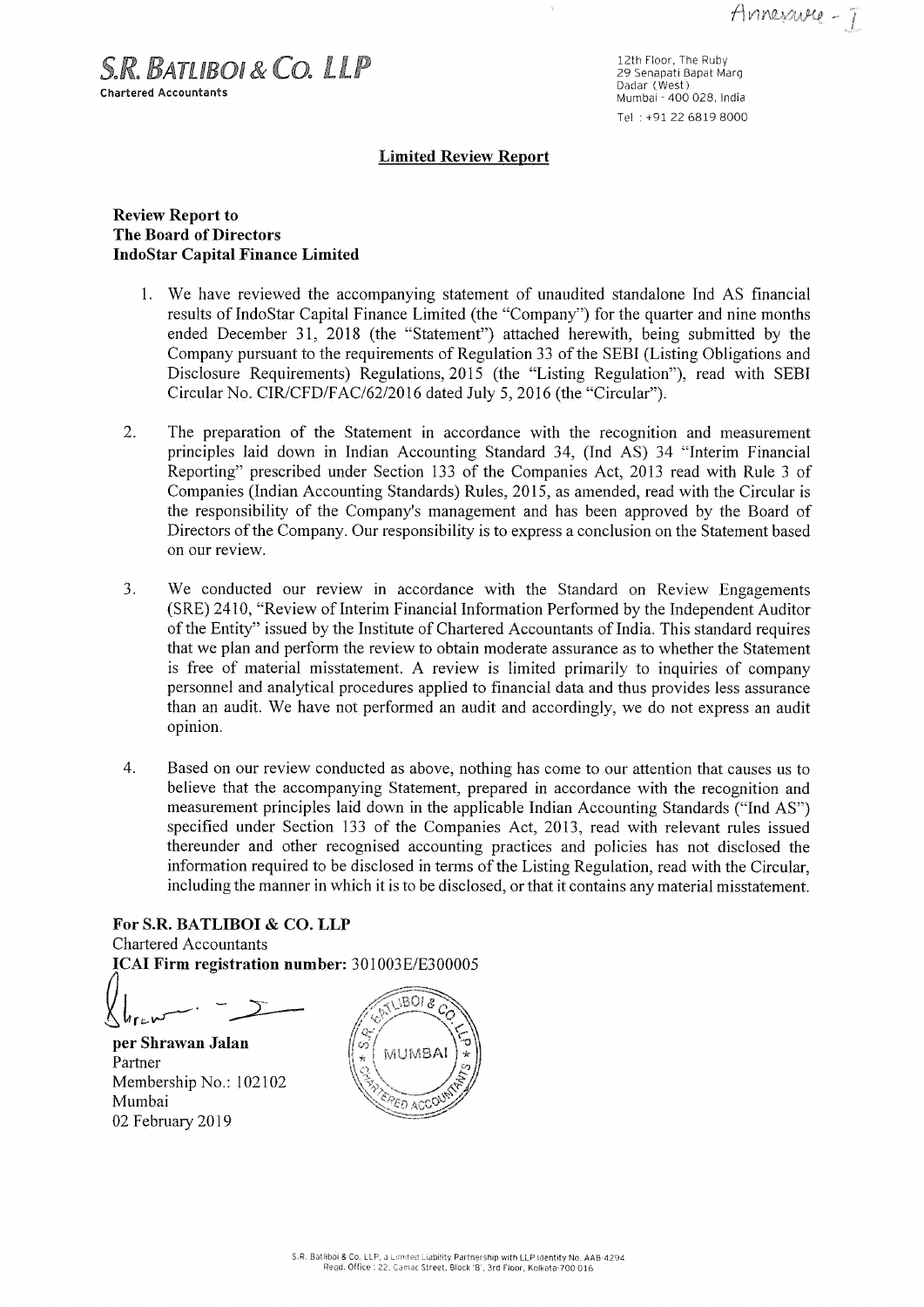| INDOSTAR CAPITAL FINANCE LIMITED                                                                                   |                                  |                                |  |  |
|--------------------------------------------------------------------------------------------------------------------|----------------------------------|--------------------------------|--|--|
| Regd Office: One Indiabulls Centre, Tower 2A, 20th Floor, Jupiter Mills Compound, S B Marg, Mumbai - 400013, India |                                  |                                |  |  |
| Tel: +91 22 43157000 Fax: +91 22 43157010                                                                          |                                  |                                |  |  |
| CIN: L65100MH2009PLC268160                                                                                         | Website: www.indostarcapital.com | E: contact@indostarcapital.com |  |  |

STATEMENT OF STANDALONE UNAUDITEI) FINANCIAL RESULTS FOR THE QUARTER AND NINE MONTHS ENDED 31 DECEMBER 2018

|                          | (INR in Lakhs)                                            |                  |                   |                  |                   |                  |  |
|--------------------------|-----------------------------------------------------------|------------------|-------------------|------------------|-------------------|------------------|--|
|                          |                                                           | Quarter ended    |                   |                  | Nine months ended |                  |  |
| Sr. No.                  | Particulars                                               | 31 December 2018 | 30 September 2018 | 31 December 2017 | 31 December 2018  | 31 December 2017 |  |
|                          |                                                           | Unaudited        | Unaudited         | Unaudited        | Unaudited         | <b>Unaudited</b> |  |
|                          |                                                           |                  |                   |                  |                   |                  |  |
| 1                        | lincome                                                   |                  |                   |                  |                   |                  |  |
|                          | (a) Revenue from operations                               | 31,192           | 31,347            | 18,155           | 84,700            | 56,377           |  |
|                          | (b) Other income                                          |                  |                   |                  |                   | 6                |  |
|                          | Total Income (a+b)                                        |                  |                   |                  |                   |                  |  |
|                          |                                                           | 31,192           | 31,347            | 18.155           | 84,700            | 56,383           |  |
| 2 <sub>1</sub>           | Expenses                                                  |                  |                   |                  |                   |                  |  |
|                          | (a) Employee benefits expense (refer note 5 below)        | 2,530            | 3,704             | 2,391            | $-8,769$          | 6,976            |  |
|                          | (b) Finance costs                                         | 14,672           | 13,934            | 7,808            | 39,799            | 22,874           |  |
|                          | (c) Depreciation and amortisation expense                 | 439              | 396               | 87               | 1,206             | 230              |  |
|                          | (d) Other expenses                                        | 1,762            | 1,662             | 1,518            | 5,004             | 2,506            |  |
|                          | (e)Provisions and write offs                              | 453              | 1.067             | 225              | 2,256             | (1, 133)         |  |
|                          |                                                           |                  |                   |                  |                   |                  |  |
|                          | Total expenses (a+b+c+d+e)                                | 19,856           | 20,763            | 12,029           | 57,034            | 31,453           |  |
|                          |                                                           |                  |                   |                  |                   |                  |  |
| з                        | Profit before tax (1-2)                                   | 11,336           | 10,584            | 6,126            | 27,666            | 24,930           |  |
|                          |                                                           |                  |                   |                  |                   |                  |  |
| 4                        | Provision for taxation.                                   |                  |                   |                  |                   |                  |  |
|                          | Current tax                                               | 2,253            | 3,410             | 2,728            | 8,547             | 3,778            |  |
|                          | Deferred tax                                              | 1,534            | -85               | (871)            | 697               | (416)            |  |
|                          | <b>Tax expenses</b>                                       | 3,787            | 3,495             | 1,857            | 9,244             | 8,362            |  |
| s.                       | Profit after tax (3-4)                                    | 7,549            | 7,089             | 4,269            | 18,422            | 16,568           |  |
|                          |                                                           |                  |                   |                  |                   |                  |  |
| Ğ.                       | Other comprehensive income, net of tax                    |                  |                   |                  |                   |                  |  |
|                          | (a) Items that will not be reclassified to profit or loss | ä.               | 1                 | ×.               | л                 | (8)              |  |
|                          | (b) Items that will be reclassified to profit or loss     |                  | ۰                 |                  | $\sim$            | ÷.               |  |
|                          | Total other comprehensive income, net of tax              | ×.               | 1                 | $\overline{a}$   |                   | (8)              |  |
| $\overline{\phantom{a}}$ | Total comprehensive Income (5+6)                          | 7.549            | 7.090             |                  |                   |                  |  |
|                          |                                                           |                  |                   | 4,269            | 18,426            | 16,560           |  |
| 8                        | Paid up equity share capital (Face value of INR 10)       | 9,224            | 9,224             | 7,868            | 9,224             | 7,868            |  |
|                          |                                                           |                  |                   |                  |                   |                  |  |
| 9                        | Earnings per share (not annualised)                       |                  |                   |                  |                   |                  |  |
|                          | Basic (INR)                                               | 8.24             | 7.91              | 5.42             | 20.51             | 21.07            |  |
|                          | Diluted (INR)                                             | 7.69             | 7.04              | 4.89             | 18.66             | 19.00            |  |
|                          |                                                           |                  |                   |                  |                   |                  |  |

Notes

The financial results of the Company have been prepared in accordance the Indian Accounting Standard ("Ind AS") notified under Section 133 of the Companies Act, 2013 ("the Act") read with the Companies (Indian Accounting Standard) Rules, 2015 as amended from time to time. The Company has adopted ind AS from 1 April 2018 with effective transition date of 1 April 2017. This transition has been carried out from the erstwhile<br>Accoun as "Previous GAAP"). Accordingly, the impact of transition has been recorded in the opening reserves as at 1 April 2017 and the corresponding figures presented in these results have been restated/reclassified.

There is a possibility that these financial results for the current and previous periods may require adjustments due to changes in financial reporting requirements arising from new standards, modifications to the existing<br> arise upon finalisation of the financial statements as at and for the year ending 31 March 2019 prepared under Ind AS.

- 2 As permitted under circular no. CIR/CFD/FAC/62/2016 dated 5 July 2016 issued by the Securities and Exchange Board of India ("SEBI"), the Company has opted to avail exemption for submission of lnd AS compliant financial results for the previous year ended <sup>31</sup> March 2018. Further, the standalone financial results under previous GAAP, for the quarter and nine months ended <sup>31</sup> December <sup>2017</sup> have been adjusted for differences in accounting principles adopted by the Company on transition to Ind A55. The Statutory Auditors ofthe Company have reviewed these Ind A5 adjustments and the reconciliations as disclosed in note <sup>4</sup> below.
- <sup>3</sup> The standalone financial results of indoStar Capital Finance Limited ("iCFl" or "the Company") for the quarter and nine months ended <sup>31</sup> December <sup>2018</sup> have been reviewed by the Audit Committee and subsequently approved at the meeting of the Board of Directors held on 02 February 2019. The standalone financial results have been subjected to a limited review, by the Statutory Auditors of the Company, as indicated above.

#### <sup>4</sup> As required by paragraph 32 of ind A5101, net profit reconciliation between the figures under the Previous GAAP and Ind AS is as under:

|                                                                                                       |                  | (INR in Lakhs)    |  |
|-------------------------------------------------------------------------------------------------------|------------------|-------------------|--|
|                                                                                                       | Quarter ended    | Nine months ended |  |
| Particulars                                                                                           | 31 December 2017 | 31 December 2017  |  |
|                                                                                                       | Unaudited        | <b>Unaudited</b>  |  |
| Net profit after tax under Previous GAAP                                                              | 5,679            | 16,973            |  |
| Ind AS adjustments resulting in increase/(decrease) in net profit after tax under the Previous GAAP : |                  |                   |  |
| Expected credit Loss provision                                                                        | (354)            | 1,991             |  |
| Effective interest rate on financial assets and liabilities (net)                                     | (1, 157)         | (647)             |  |
| <b>ESOP</b> fair value charge                                                                         | (504)            | (1,832)           |  |
| Others                                                                                                | (1.48)           | (137)             |  |
| Tax effect on above adjustments                                                                       | 753              | 220               |  |
| Net profit after tax as per Ind AS.                                                                   | 4,269            | 16,568            |  |
| Other comprehensive income, net of tax                                                                |                  | (8)               |  |
| Total comprehensive income.                                                                           | 4,269            | 16,560            |  |

Consequent to the listing of equity shares and adoption of Dividend Distribution Policy, the Company has revised underlying variables used for fair valuation of employee stock options during the current quarter. Had the Companyfollewed previous underlying variables, profits before tax forthe quarter and nine months ended <sup>31</sup> December <sup>2018</sup> would have been lower by lNR 1,214 lakhs,

- <sup>6</sup> The Company has opted to publish an extract of consolidated unaudited financial results, pursuant to option made available as per the Regulation <sup>33</sup> of the SEBI (Listing Obligations and Disclosure Requirements) Regulations, <sup>2015</sup> read with SEN circular dated <sup>5</sup> July 2016.1'he standalone financial results are available on the website of the Company at www.indostarcapital.com and on the websites of the BSE Ltd. at www.bseindia.com and the National Stock Exchange of India Ltd, at www.nseindia.corn.
- <sup>7</sup> The Company is primarily engaged in the business of financing and accordingly there are no separate reportable segments as per Ind A5 <sup>108</sup> dealing with Operating segment.
- 8 The Secured Listed Non-Convertible Debentures of the Company as on 31 December 2018 are secured by first pari-passu charge on a freehold land owned by the Company and first pari-passu charge by way of hypothecation, over standard present and future receivables. The total asset cover required thereof has been maintained as per the terms and conditions stated in the respective Debenture Trust Deeds.
- $\ddot{q}$ Figures for the previous periods have been regrouped and /or reclassified wherever considered necessary to conform to current period presentation.







For and on behalfof the Board of Directors of Indofitar Capital Finance Limited

 $R$  Cd  $\subset$ Executive Vice-Chairman & CEO DIN: 00136697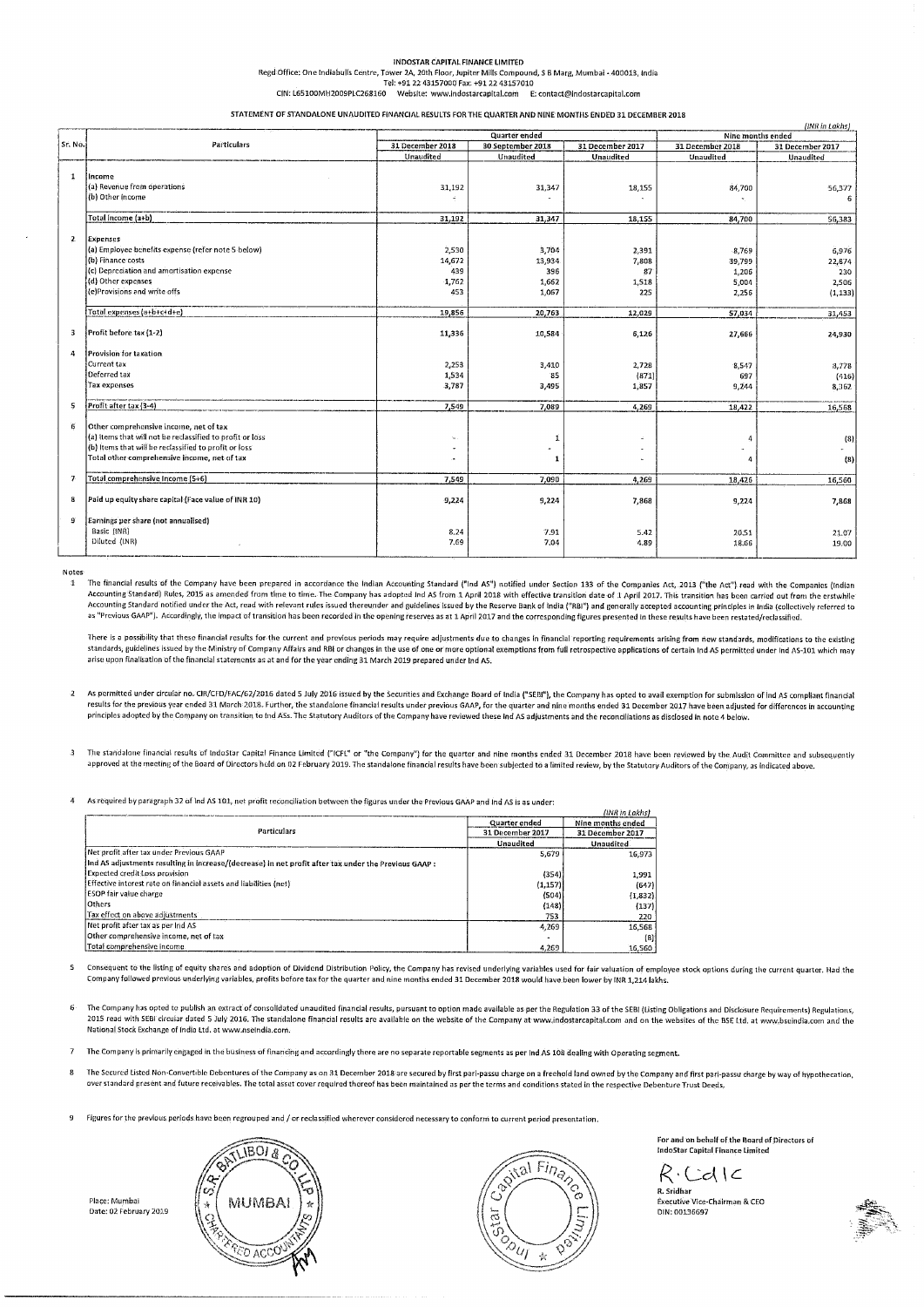g s M,

 $S.R.$  BATLIBOI &  $CO.$  LLP Chartered Accountants

12th Floor, The Ruby<br>29 Senapati Bapat Marg Dadar (West) Mumbai - 400 028, India Tel :+91 22 6819 8000

## Limited Review Report

## Review Report to The Board of Directors IndoStar Capital Finance Limited

- 1. We have reviewed the accompanying statement of unaudited consolidated Ind AS financial results of IndoStar Group comprising IndoStar Capital Finance Limited (the "'Company") and its subsidiaries (together referred to as 'the Group'), for the quarter and nine months ended December 31, 2018 (the "'Statement") attached herewith, being submitted by the Company pursuant to the requirements of Regulation <sup>33</sup> of the SEBI (Listing Obligations and Disclosure Requirements) Regulations, 2015 (the "Listing Regulation"), read with SEBI Circular No. CIR/CFD/FAC/62/2016 dated July 5, 2016 (the "Circular").
- 2. The preparation of the Statement in accordance with the recognition and measurement principles laid down in Indian Accounting Standard 34, (Ind AS 34) "Interim Financial Reporting" prescribed under Section 133 of the Companies Act, 2013 read with Rule 3 of Companies (Indian Accounting Standards) Rules, 2015, as amended, read with the Circular is the responsibility of the Company's management and has been approved by the Board of Directors of the Company. Our responsibility is to express <sup>a</sup> conclusion on the Statement based on our review.
- 3. We conducted our review in accordance with the Standard on Review Engagements (SRE) 2410, "Review of Interim Financial Information Performed by the Independent Auditor of the Entity" issued by the Institute of Chartered Accountants of India. This standard requires that we plan and perform the review to obtain moderate assurance as to whether the Statement is free of material misstatement. A review is limited primarily to inquiries of company personnel and analytical procedures applied to financial data and thus provides less assurance than an audit. We have not performed an audit and accordingly, we do not express an audit opinion.
- 4. Based on our review conducted as above, nothing has come to our attention that causes us to believe that the accompanying Statement, prepared in accordance with recognition and measurement principles laid down in the applicable Indian Accounting Standards ("Ind AS") specified under Section <sup>133</sup> of the Companies Act, 2013, read with relevant rules issued thereunder and other recognised accounting practices and policies has not disclosed the information required to be disclosed in terms of the Listing Regulation, read with the Circular, including the manner in which it is to be disclosed, or that it contains any material misstatement.

For S.R. BATLIBOI & CO. LLP Chartered Accountants AI Firm registration number: 301003E/E3 <sup>00005</sup>

. .  $\mathcal V$  . <: artered Accountants<br>
AI Firm registration number: 301003E/E300005<br>
Vc V<br>
Thrawan Jalan

per Shrawan Jalan<br>Partner Partner  $\begin{pmatrix} \begin{pmatrix} 0 & 0 \\ 0 & 1 \end{pmatrix} & \begin{pmatrix} 0 & 0 \\ 0 & 1 \end{pmatrix} & \begin{pmatrix} 0 & 0 \\ 0 & 1 \end{pmatrix} \end{pmatrix}$ Membership No.: 102102 Mumbai 02 February 2019

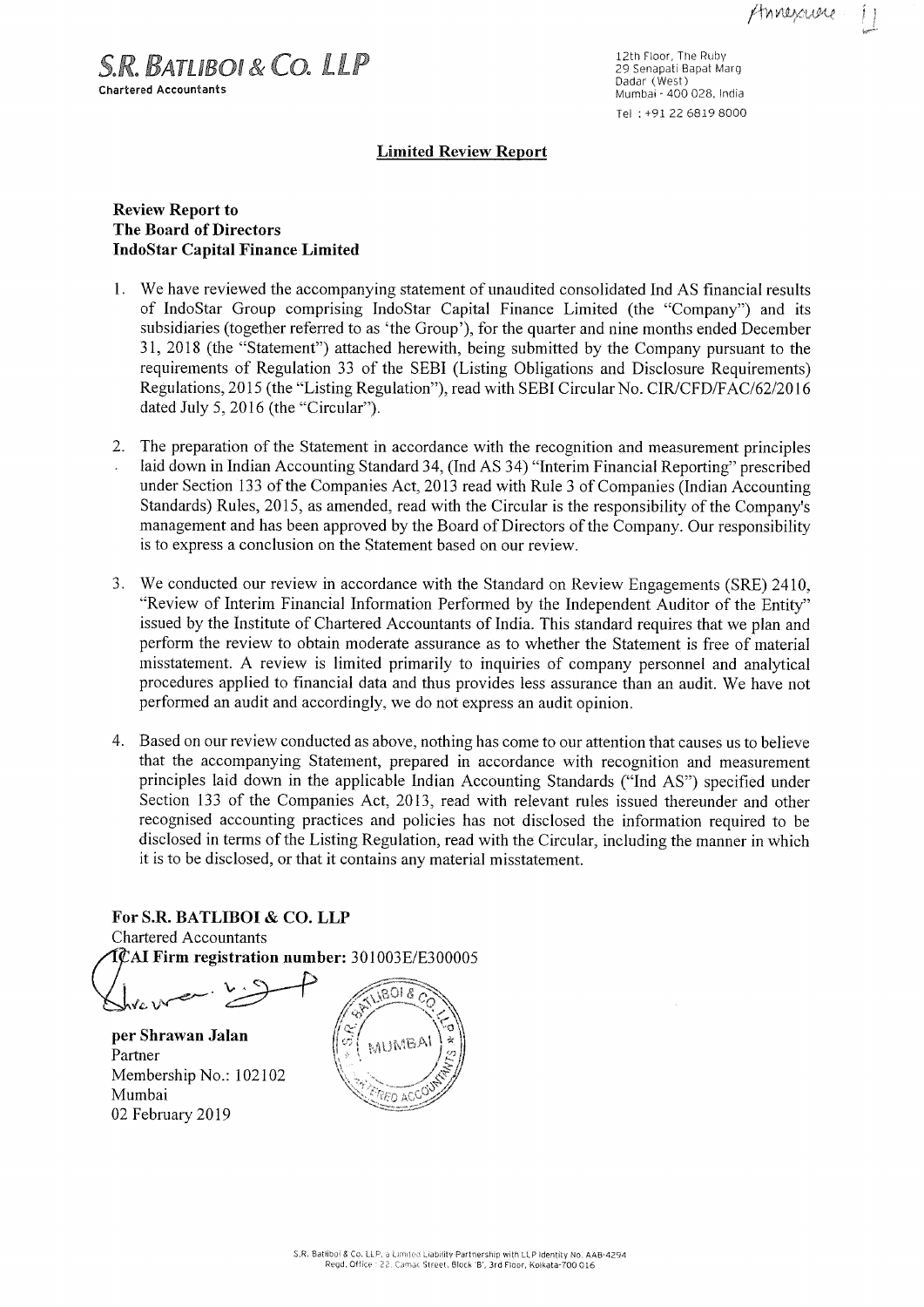# lNDOSTAR CAWTAL FINANCE LIMITED Reed Office: One Indiabulls Centre, Tower 2A, 20m Floor, Jupiter Mills Compound, 5 <sup>B</sup> Marg, Mumbai » 400013, India Tel: +91 22 43157000 Fax: +51 22 43157010 CIN: L65100Mii2005l'LC268160 Website: www.indostarcapital.com E: contact@indostarcapital.com

#### STATEMENl 0F- CONSOLIDATED UNAUDITED FINANCIAL RESULTS FOR THE QUARTER AND NINE MONTHS ENDED 31 DECEMBER 2018

|                |                                                           |                  |                   |                  |                   | (INR in Lokhs)   |  |
|----------------|-----------------------------------------------------------|------------------|-------------------|------------------|-------------------|------------------|--|
|                | Quarter ended<br>Particulars.                             |                  |                   |                  | Nine months ended |                  |  |
| Sr. No.        |                                                           | 31 December 2018 | 30 September 2018 | 31 December 2017 | 31 December 2018  | 31 December 2017 |  |
|                |                                                           | Unaudited        | Unaudited         | Unaudited        | Unaudited         | Unaudited        |  |
| $\mathbf{1}$   | Income                                                    |                  |                   |                  |                   |                  |  |
|                | (a) Revenue from operations                               | 31,968           | 31,976            | 18,215           | 86,457            | 56,510           |  |
|                | (b) Other income                                          |                  |                   |                  |                   | 8                |  |
|                |                                                           |                  |                   |                  |                   |                  |  |
|                | Total income (a+b)                                        | 31,968           | 31,976            | 18,217           | 86,457            | 56,518           |  |
| $\overline{z}$ | Expenses                                                  |                  |                   |                  |                   |                  |  |
|                | (a) Employee benefits expense (refer note 5 below)        | 3,322            | 4,564             | 2,648            | 11,119            | 7,472            |  |
|                | (b) Finance costs                                         | 14,744           | 14,038            | 7,809            | 39,974            | 22,874           |  |
|                | (c) Depreciation and amortisation expense                 | 481              | 430               | 92               | 1,315             | $-235$           |  |
|                | (d) Other expenses                                        | 1,998            | 1,922             | 1,640            | 5,692             | 2.711            |  |
|                | (e)Provisions and write offs                              | 484              | 1,106             | 228              | 2,359             | (1, 129)         |  |
|                | Total expenses (a+b+c+d+e)                                | 21,029           | 22,060            | 12,417           | 60,459            | 32,163           |  |
| з.             | Profit before tax (1-2)                                   | 10,939           | 9,916             | 5,800            | 25,998            | 24,355           |  |
| $\mathfrak{a}$ | Provision for taxation                                    |                  |                   |                  |                   |                  |  |
|                | Current tax                                               | 2,280            | 3,432             | 2,728            | 8,630             | 8,778            |  |
|                | Deferred tax                                              | 1,534            | 86                | (870)            | 697               | (416)            |  |
|                | Tax expenses                                              | 3,814            | 3,518             | 1,858            | 9,327             | 8,362            |  |
| 5              | Profit after tax (3-4)                                    | 7,125            | 6,398             | 3,942            | 16,671            | 15,993           |  |
| 6              | Other comprehensive income, net of tax                    |                  |                   |                  |                   |                  |  |
|                | (a) Items that will not be reclassified to profit or loss |                  | 1                 |                  | -5                | (8)              |  |
|                | (b) items that will be reclassified to profit or loss     | ×                | $\sim$            |                  |                   |                  |  |
|                | Total other comprehensive income, net of tax              | ٠                | 1                 |                  | 5                 | (8)              |  |
| 7              | Total comprehensive income (5+6)                          | 7,125            | 6,399             | 3.942            | 16,676            | 15,985           |  |
|                |                                                           |                  |                   |                  |                   |                  |  |
| 8              | Paid up equity share capital (Face value of INR 10)       | 9,224            | 9,224             | 7,868            | 9,224             | 7,868            |  |
| -ġ             | Earnings per share (not annualised)                       |                  |                   |                  |                   |                  |  |
|                | Basic (INR)                                               | 7.79             | 7.15              | 5.01             | 18.56             | 20.34            |  |
|                | Diluted (INR)                                             | 7.26             | 6,36              | 4.52             | 16.89             | 18.34            |  |
|                |                                                           |                  |                   |                  |                   |                  |  |

Notes

The financial results of the Company have been prepared in accordance the Indian Accounting Standard ("ind AS") notified under Section 133 of the Companies Act, 2013 ("the Act") read with the Companies (indian Accounting<br>S notified under the Act, read with relevant rules issued thereunder and guidelines issued by the Reserve Bank of India ("RBI"), the National Housing Bank ("NHB") and generally accepted accounting principles in India (collec

There is a possibility that these financial results for the current and previous periods may require adjustments due to changes in financial reporting requirements arising from new standards, modifications to the existing upon finalisation of the financial statements as at and for the year ending 31 March <sup>2019</sup> prepared under Ind AS.

As permitted under circular no. CIR/CFD/FAC/62/2016 dated 5 July 2016 issued by the Securities and Exchange Board of India ("SEBI"), the Company has opted to avail exemption for submission of Ind AS compliant financial res

The consolidated financial results of indoStar Capital Finance Limited ("ICFL" or "the Company") for the quarter and nine months ended 31 December 2018 have been reviewed by the Audit Committee and subsequently approved at

As required by paragraph 32 of Ind AS 101, net profit reconciliation between the figures under the Previous GAAP and ind AS is as under:

|                                                                                                       |                  | (INR in Lakhs)    |
|-------------------------------------------------------------------------------------------------------|------------------|-------------------|
|                                                                                                       | Quarter ended    | Nine months ended |
| Particulars                                                                                           | 31 December 2017 | 31 December 2017  |
|                                                                                                       | Unaudited        | Unaudited         |
| Net profit after tax under Previous GAAP                                                              | 5.364            | 16,408            |
| Ind AS adjustments resulting in increase/(decrease) in net profit after tax under the Previous GAAP : |                  |                   |
| <b>Expected credit Loss provision</b>                                                                 | (354)            | 1,991             |
| Effective interest rate on financial assets and liabilities (net)                                     | (1, 170)         | (659)             |
| ESOP fair value charge                                                                                | (504)            | (1, 832)          |
| Others                                                                                                | (146)            | (135)             |
| Tax effect on above adjustments.                                                                      | 752              | 220               |
| Net profit after tax as per Ind AS                                                                    | 3.942            | 15,993            |
| Other comprehensive income, net of tax                                                                |                  | $(8)$             |
| Total comprehensive income                                                                            | 3.942            | 15,985            |

Consequent to the listing of equity shares and adoption of Dividend Distribution Policy, the Company has revised underlying variables used for fair valuation of employee stock options during the current quarter. Had the Co followed previous underlying variables, profits before tax for the quarter and nine months ended 31 December 2018 would have been lower by INR 1,214 lakhs

The Company has opted to publish an extract of consolidated unaudited financial results, pursuant to option made available as per the Regulation 33 of the SEBI (Listing Obligations and Disclosure Requirements) Regulations, Exchange of India Ltd, at www.nseindia.com

The key information of the standalone unaudited financial results of the Company for the quarter and nine months ended <sup>31</sup> December <sup>2018</sup> and quarter ended 31 December <sup>2017</sup> are given below:

|                                                  |                  |                   | (INR in Lakhs)   |
|--------------------------------------------------|------------------|-------------------|------------------|
| Particulars:                                     | Quarter ended    | Nine months ended | Quarter ended    |
|                                                  | 31 December 2018 | 31 December 2018  | 31 December 2017 |
|                                                  | Unaudited        | Unaudited         | Unaudited        |
| Revenue from onerations (including other income) | 31.192           | 84.700            | 18.155           |
| Profit before tax                                | 11,336           | 27.666            | 6.126            |
| Profit after tax                                 | 7.549            | 18.422            | 4,269            |

<sup>7</sup> The Company is primarily engaged in the business of financing and accordingly there are no separate reportable segments as per Ind AS <sup>108</sup> dealing with Operating segment.

8 The Secured Listed Non-Convertible Debentures of the Company as on 31 December 2018 are secured by first pari-passu charge on a freehold land owned by the Company and first pari-passu charge by way of hypothecation, over standard present and future receivables The total asset cover required thereof has been maintained as per the terms and conditions stated in the respective Dobenturc Trust Deeds.

5) Figures for the previous periods have been reflrouped and / or reclassified wherever considered necessary to conform to current period presentation.

I'Iace: Mumboi Date: 02 February 2019





For and on behalf of the Board of Directors of IndoStar Capital Finance Limited

 $K\cdot\bigcup_{\mathsf{R}.\mathsf{Sridhar}}\bigwedge\mathsf{C}$ 

Executive Vice-Chairman & CEO DIN: 00136697